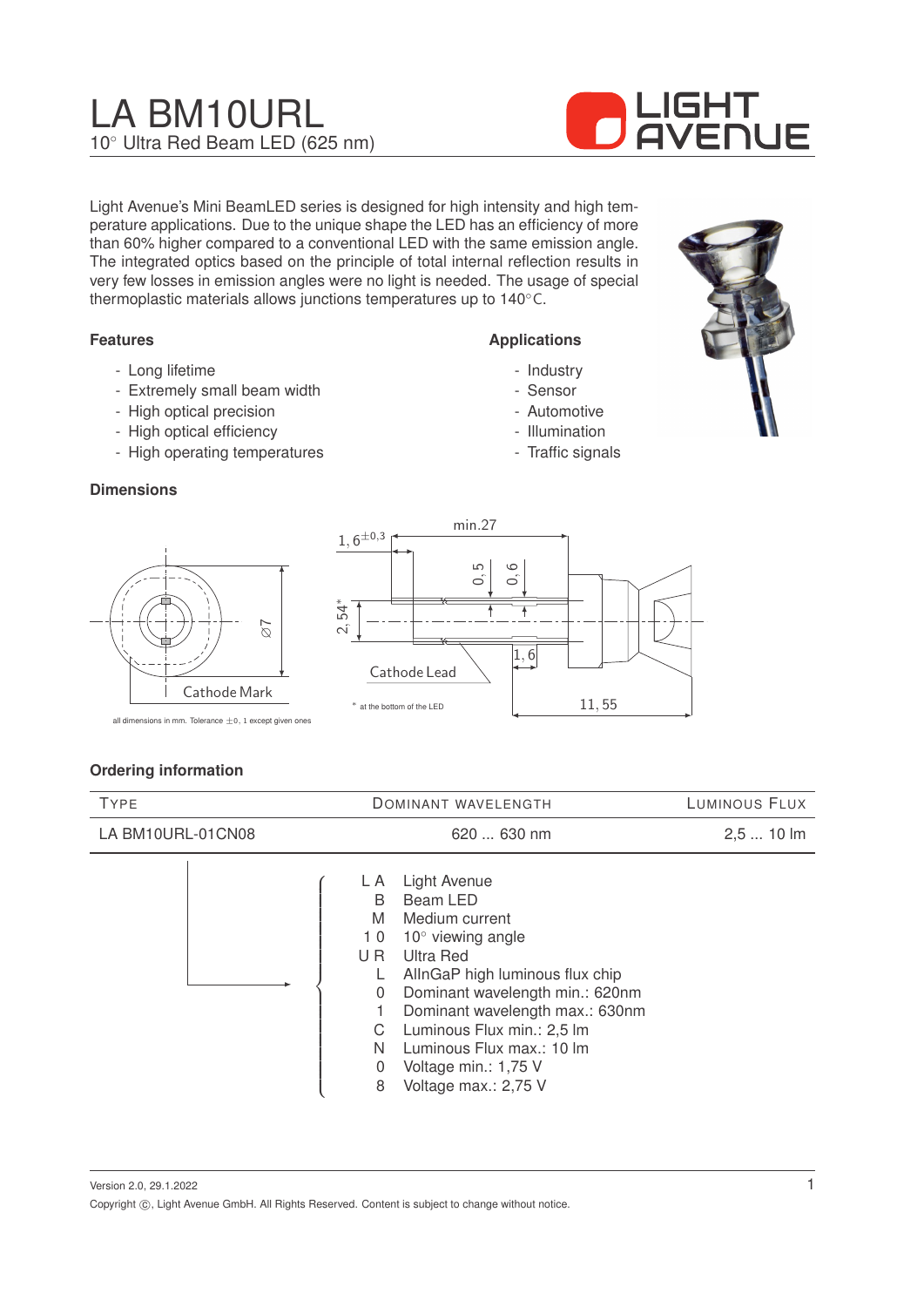

#### **Electro-optical characteristics (T\_A = 25^{\circ} \text{C}</math>)<sup>2</sup>**

| <b>PARAMETER</b>                                                                                                     | <b>SYMBOL</b>                                                                                                                                                                                       | CONDITION                                                                                                                                          | MIN.               | TYP <sup>1</sup>              | MAX.              | Unit                                 |
|----------------------------------------------------------------------------------------------------------------------|-----------------------------------------------------------------------------------------------------------------------------------------------------------------------------------------------------|----------------------------------------------------------------------------------------------------------------------------------------------------|--------------------|-------------------------------|-------------------|--------------------------------------|
| Luminous Flux<br>Luminous intensity<br>Forward voltage<br>Peak wavelength<br>Spectral width<br>Beam Divergence Angle | $\Phi_v$<br>$\mathcal{L}_v$<br>$V_{F}% ^{r}\left( \mathcal{S}\right) =\left( \mathcal{S}\right) ^{r}\left( \mathcal{S}\right) ^{r}\left( \mathcal{S}\right)$<br>$\lambda_{peak}$<br>RMS<br>$\theta$ | $I_f = 50 \text{ mA}$<br>$I_f = 50 \text{ mA}$<br>$I_f = 50 \text{ mA}$<br>$I_f = 50 \text{ mA}$<br>$I_f = 50 \text{ mA}$<br>$I_f = 50 \text{ mA}$ | 2,5<br>1.75<br>620 | 50<br>2,10<br>625<br>20<br>10 | 10<br>2,75<br>630 | Im<br>cd<br>V<br>nm<br>nm<br>$\circ$ |

## **Maximum ratings (** $T_A = 25$ °C)

| <b>PARAMETER</b>               | <b>SYMBOL</b> | CONDITION                 | <b>MINIMUM</b> | <b>MAXIMUM</b> | UNIT         |
|--------------------------------|---------------|---------------------------|----------------|----------------|--------------|
| <b>Operating Current</b>       | $1_{f,max}$   |                           |                | 70             | mA           |
| <b>Operating Pulse Current</b> | $I_{fp,max}$  | $t_p = 10 \mu s$ , D = 2% |                | 100            | mA           |
| <b>Operating Temperature</b>   | $T_{op}$      |                           | $-40$          | 120            | $^{\circ}$ C |
| Storage Temperature            | $T_{st}$      |                           | $-50$          | 125            | $^{\circ}$ C |
| Junction Temperature           | $T_i$         |                           |                | 140            | $^{\circ}$ C |
| Reverse Voltage                | $V_{R.}$      |                           | 10             |                | V            |
| <b>Power Consumption</b>       | $P_{tot}$     |                           |                | 180            | mW           |

#### **Binning** ( $I_F = 50$  mA)

|            |      | DOMINANT WAVELENGTH<br>(NM) |            | LUMINOUS FLUX<br>(LM) |      |            | <b>VOLTAGE</b><br>(V) |      |
|------------|------|-----------------------------|------------|-----------------------|------|------------|-----------------------|------|
| <b>Bin</b> | Min. | Max.                        | <b>Bin</b> | Min.                  | Max. | <b>Bin</b> | Min.                  | Max. |
| 0          | 620  | 625                         | С          | 2,5                   | 2,8  | 0          | 1,75                  | 1,95 |
|            | 625  | 630                         | D          | 2,8                   | 3,2  |            | 1,85                  | 2,05 |
|            |      |                             | Ε          | 3,2                   | 3,6  | 2          | 1,95                  | 2,15 |
|            |      |                             | F          | 3,6                   | 4    | 3          | 2,05                  | 2,25 |
|            |      |                             | G          | $\overline{4}$        | 4,5  | 4          | 2,15                  | 2,35 |
|            |      |                             | Н          | 4,5                   | 5    | 5          | 2,25                  | 2,45 |
|            |      |                             |            | 5                     | 5,6  | 6          | 2,35                  | 2,55 |
|            |      |                             | J          | 5,6                   | 6,4  | 7          | 2,45                  | 2,65 |
|            |      |                             | Κ          | 6,4                   | 7,2  | 8          | 2,55                  | 2,75 |
|            |      |                             |            | 7,2                   | 8    |            |                       |      |
|            |      |                             | M          | 8                     | 9    |            |                       |      |
|            |      |                             | N          | $\hbox{9}$            | 10   |            |                       |      |
|            |      |                             |            |                       |      |            |                       |      |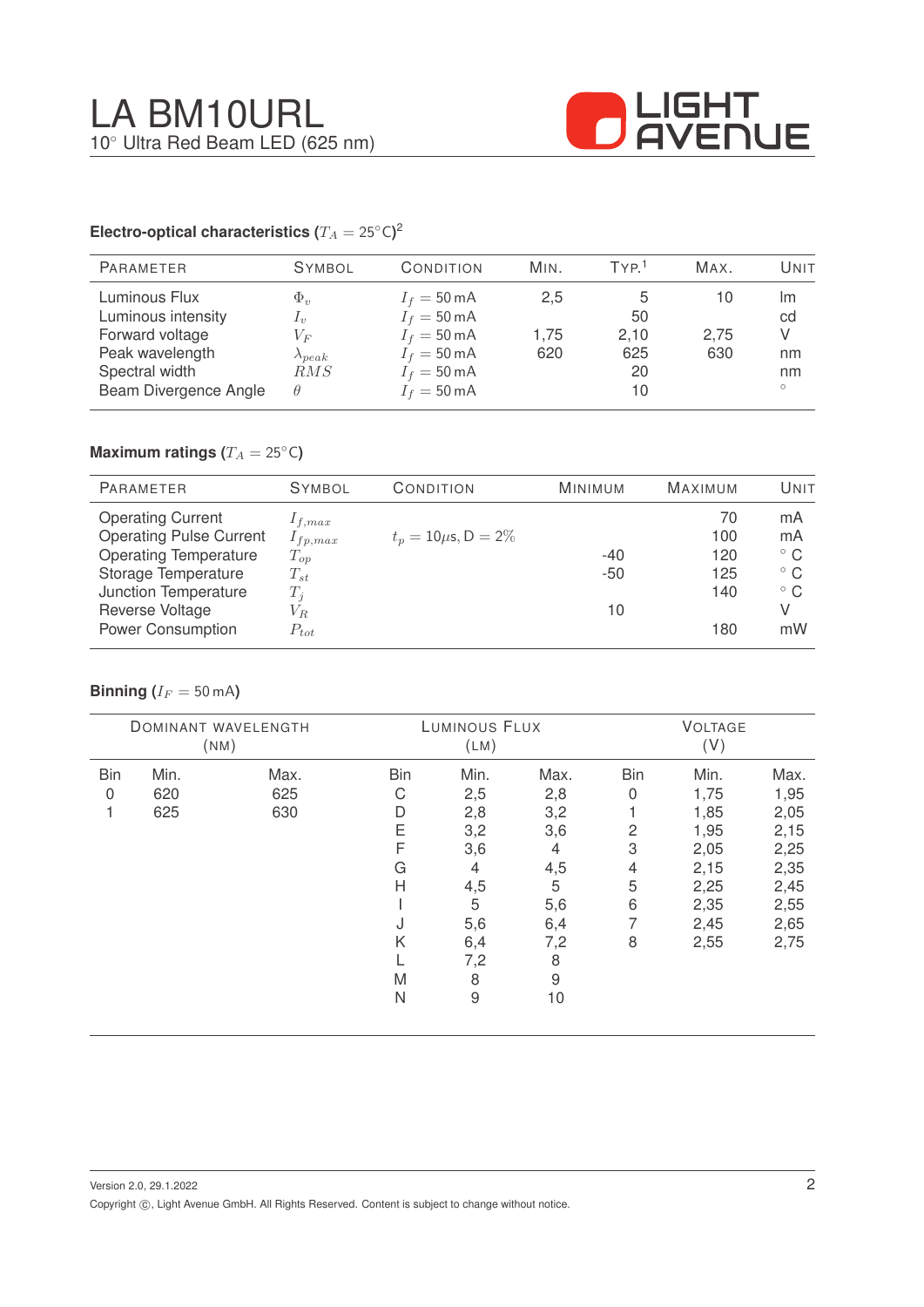

### **Thermal characteristics**

| PARAMETER                                 | <b>SYMBOL</b>        | <b>VALUE</b> | UNIT           |
|-------------------------------------------|----------------------|--------------|----------------|
| Thermal resistance junction ambient       | $R\Theta_{JA}$       | 180          | K/W            |
| Soldering temperature (3 seconds maximum) | $\mathcal{L}_{sold}$ | 260          | $\circ$ $\cap$ |

#### **Recommended Solderpad and internal circuit**





#### **Soldering**

| <b>METHOD</b>        | SOLDERING CON-<br><b>DITIONS</b>                                                                             | REMARK (VALID FOR TTW AND LEAD FREE<br>SOLDERING)                                                                                                                                                                                                                                                                                                                                            |
|----------------------|--------------------------------------------------------------------------------------------------------------|----------------------------------------------------------------------------------------------------------------------------------------------------------------------------------------------------------------------------------------------------------------------------------------------------------------------------------------------------------------------------------------------|
| <b>TTW</b> soldering | Bath temperature<br>250°C, Immersion<br>time: within 5 sec.                                                  | Soldering system: Very good soldering results<br>have been achieved on ERSA soldering sys-<br>tems at a bath temperature of 250°C and at a<br>feeding rate of 1.2 m/s.                                                                                                                                                                                                                       |
| Lead free soldering  | Bath temperature<br>260°C, immersion<br>time: within 3 sec.                                                  | We recommend dosage of the soldering flux<br>with a spray fluxer or nozzle fluxer. If this is not<br>possible, one should pay attention to avoid con-<br>tact of the soldering flux and the LED body and<br>to keep the recommended preheat period.<br>We recommend to use a water based soldering<br>flux (e.g. Pacific 2007 interflux Electronics NV).<br>Do not use alcohol based fluxer. |
| Soldering iron       | 30W or smaller,<br>temperature at tip<br>of iron maximum<br>$300^{\circ}$ C, soldering<br>time within 3 sec. | During soldering take care not to press the tip<br>of iron against the lead. To prevent heat from<br>being transferred directly to the lead hold the<br>lead with a pair of tweezers while soldering.                                                                                                                                                                                        |

Actual solder profile may vary from the example given, and is very much depending on wave type, machine configuration, geometrical configuration, board shape etc. It is strongly recommended to optimize and

Version 2.0, 29.1.2022 Copyright ©, Light Avenue GmbH. All Rights Reserved. Content is subject to change without notice.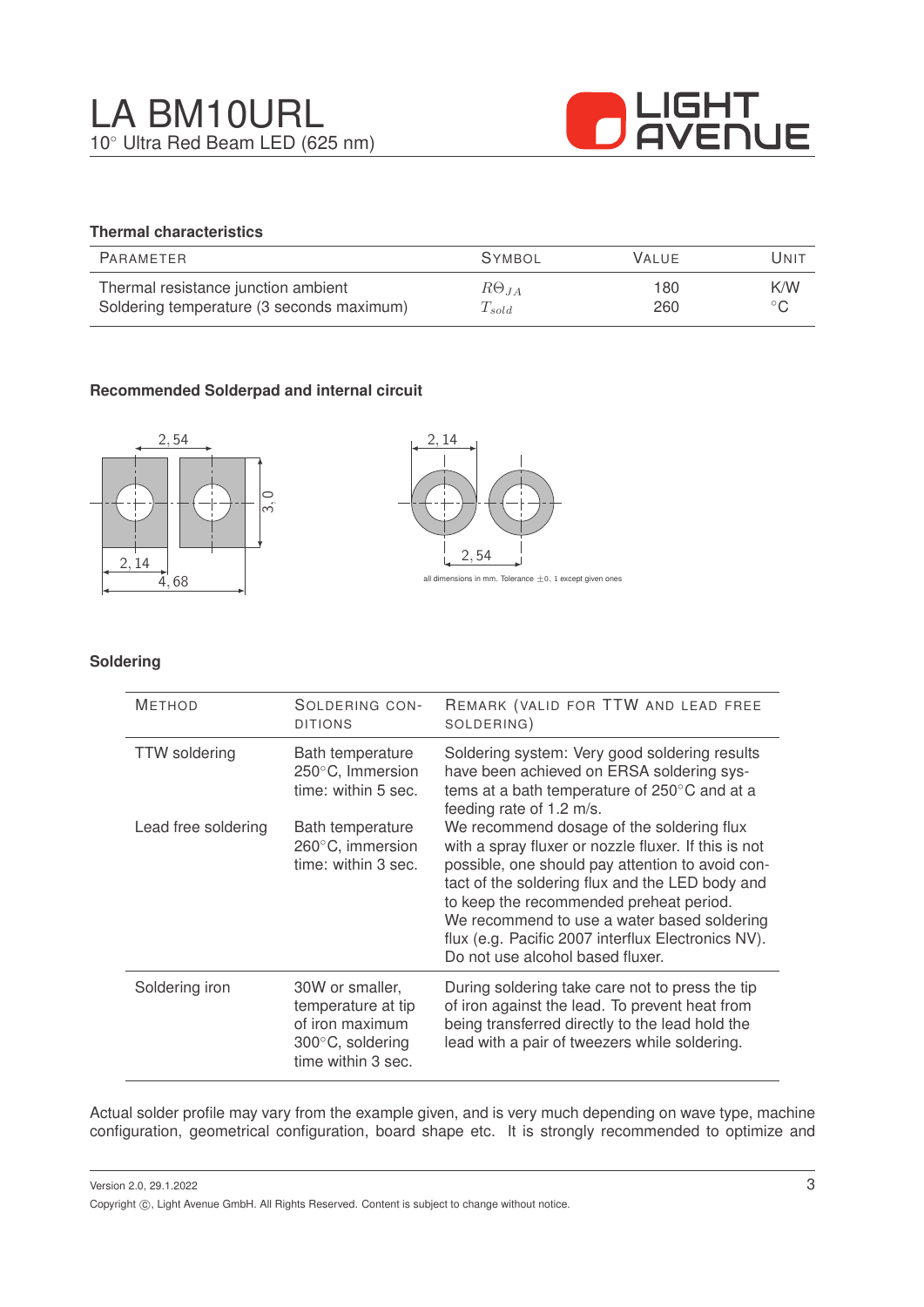





evaluate the actual soldering conditions carefully for each individual project before releasing the soldering process.

#### **Mounting**

- The lead should be bent at a point located at least 0.8 mm away from the package. Bending should be performed with base firmly fixed by means of a jig or radio pliers.
- Lead binding should be carried out prior to soldering and never during or after soldering.
- Locate the lead, ensuring correct alignment, thereby reducing stress to the LED.
- Due to thermoplastic encapsulant the LEDs are slightly more sensitive to the effects of stress during automatic mounting (such as mechanical stress within the package resin transmitted via the leads).
- The insertion pressure and clinching angle must both be minimized so as to minimize the leadcuttingstress and clinch stress applied to the LED lamps.
- Please evaluate the specific mounting process carefully for each individual project before actually using the automatic mounting machine to mount these LED lamps. Setting the best clinch angle and force may require experimentation when the automatic insertion machine is first set up.
- Please pay attention: The heat sink lead is also the anode lead at the same time. Metal pads on PCB surrounding the heat sink leads of the LEDs should be as large as possible.



Version 2.0, 29.1.2022 Copyright ©, Light Avenue GmbH. All Rights Reserved. Content is subject to change without notice.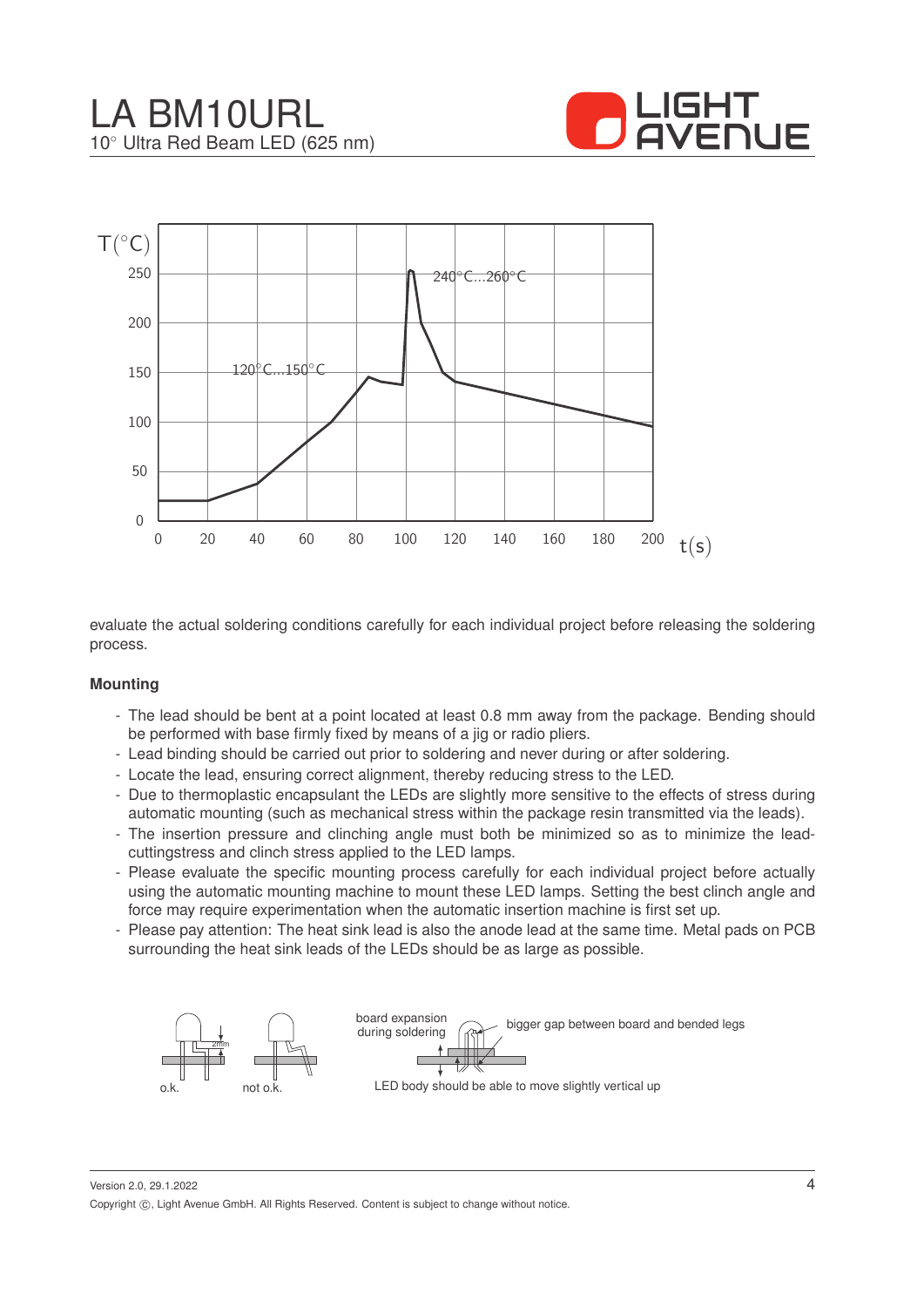



#### **Cleaning and Coating**

Do not use untested chemical liquids, because they may cause crack formation or haze on the surface of the plastic body. When cleaning is required, refer to the following table for the proper chemical to be used (Immersion time less than 3 minutes at room temperature).

| SOIVENT           | <b>ADABTABILITY</b> |
|-------------------|---------------------|
| Water             | can be used         |
| Amonium Hydroxide | can be used         |

Should you intend to provide the LEDs with a conformal coating, please take care to use a water-based coating.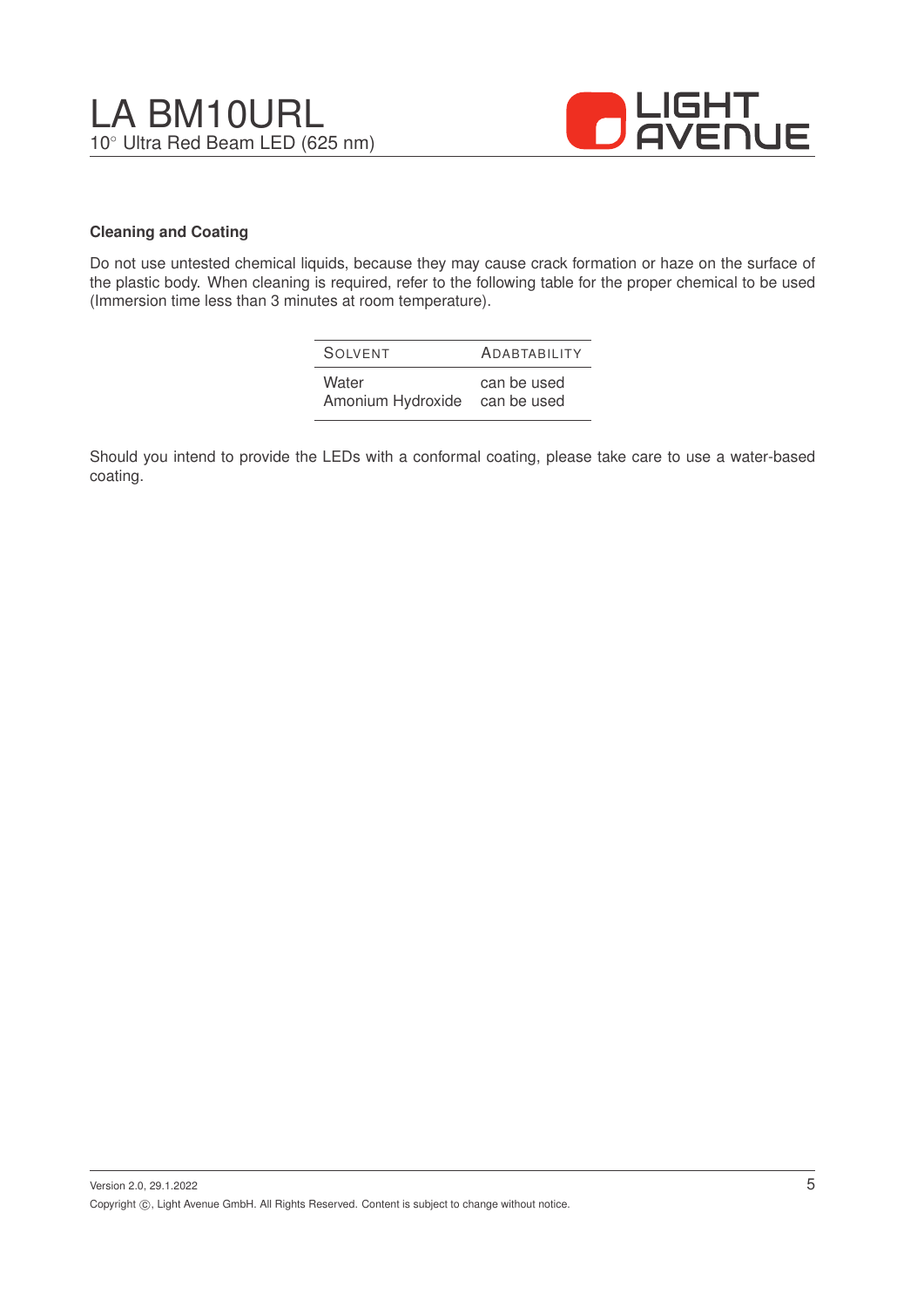

## Typical electro-optical data<sup>2</sup>



Version 2.0, 29.1.2022 Copyright ©, Light Avenue GmbH. All Rights Reserved. Content is subject to change without notice.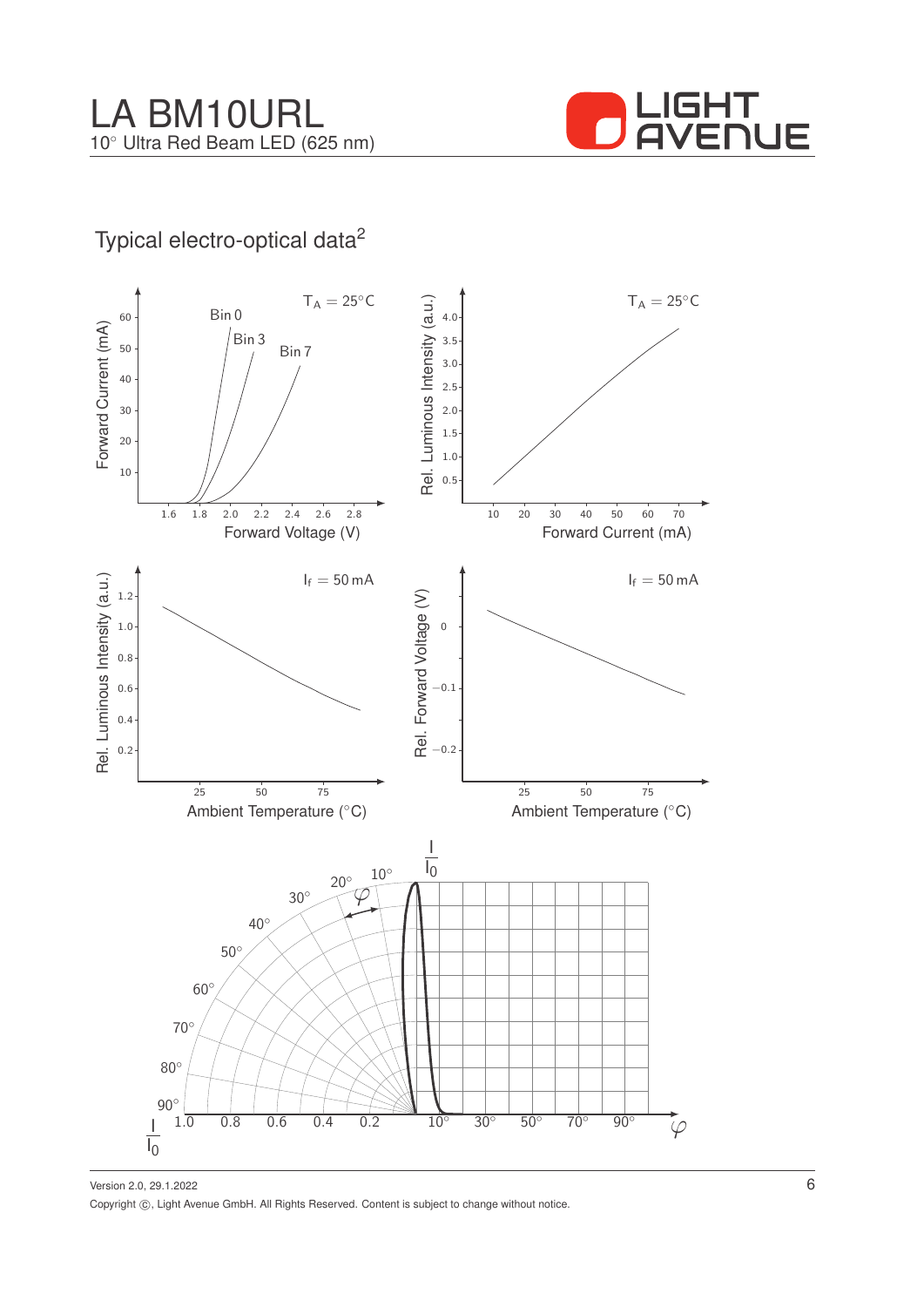

#### **Important Usage and Application Information**

Lead free product - RoHS compliant.

All products, product specifications and data to improve reliability, function, design or otherwise are subject to change without notice. The information describes the type of component and shall not be considered as assured characteristics.

Due to technical requirements components may contain dangerous substances. For information on the types in question please contact our Sales Organization.

The light output of the products may cause injuries to human eyes in circumstances where the products are viewed directly with unshielded eyes. LEDs can emit highly concentrated light which can be hazardous to the human eye. Products which incorporate these devices have to follow the safety precautions given in IEC 60825-1 and IEC 62471.

#### **Handling and Storage Conditions**

Please be careful when handling the products, particularly if an over-voltage exceeds the maxium rating. The overflow in energy may cause damage to the products. In addition these products are sensitive to static electricity. Customers have to take care when handling the products to ensure that the handling process is fully protected against static generation. Ensure that products are grounded and that the facility has conductive mats, antistatic uniforms and shoes. Antistatic containers are considered to be a good insurance against static electricity. The soldering iron point should be properly grounded. An atmospheric ionizer is recommended for use in the facility where static could be generated.

Storage ambient conditions for all LEDs in sealed packages must be within  $T_A = 10...40^\circ$ C and relative humidity < 60%. LEDs in opened packages must be used within 2 weeks after opening. Storage time under the conditions above in sealed packages must not exceed 24 months.

#### **Packing**

LEDs are packaged automatically with a quantity of 1000 or 2000 pieces into paperboard containers. Labels for identification of cathode and anode and with the lot data are placed on the box. The label shows company name and address, LED type, quantity, lot number, production date, machine number and the appropriate barcode. The box is hermetically sealed in a plastic bag for shipment.

#### **Returns and Complaints**

For complaints and returns of material a RMA-number is necessary. Samples for analysis purposes can be send to us without credit.

#### **Shipping Conditions**

If not otherwise arranged, the "General Terms of Business of Light Avenue GmbH" apply for any shipment. If this document is not familiar to you, please request it at our nearest sales office.